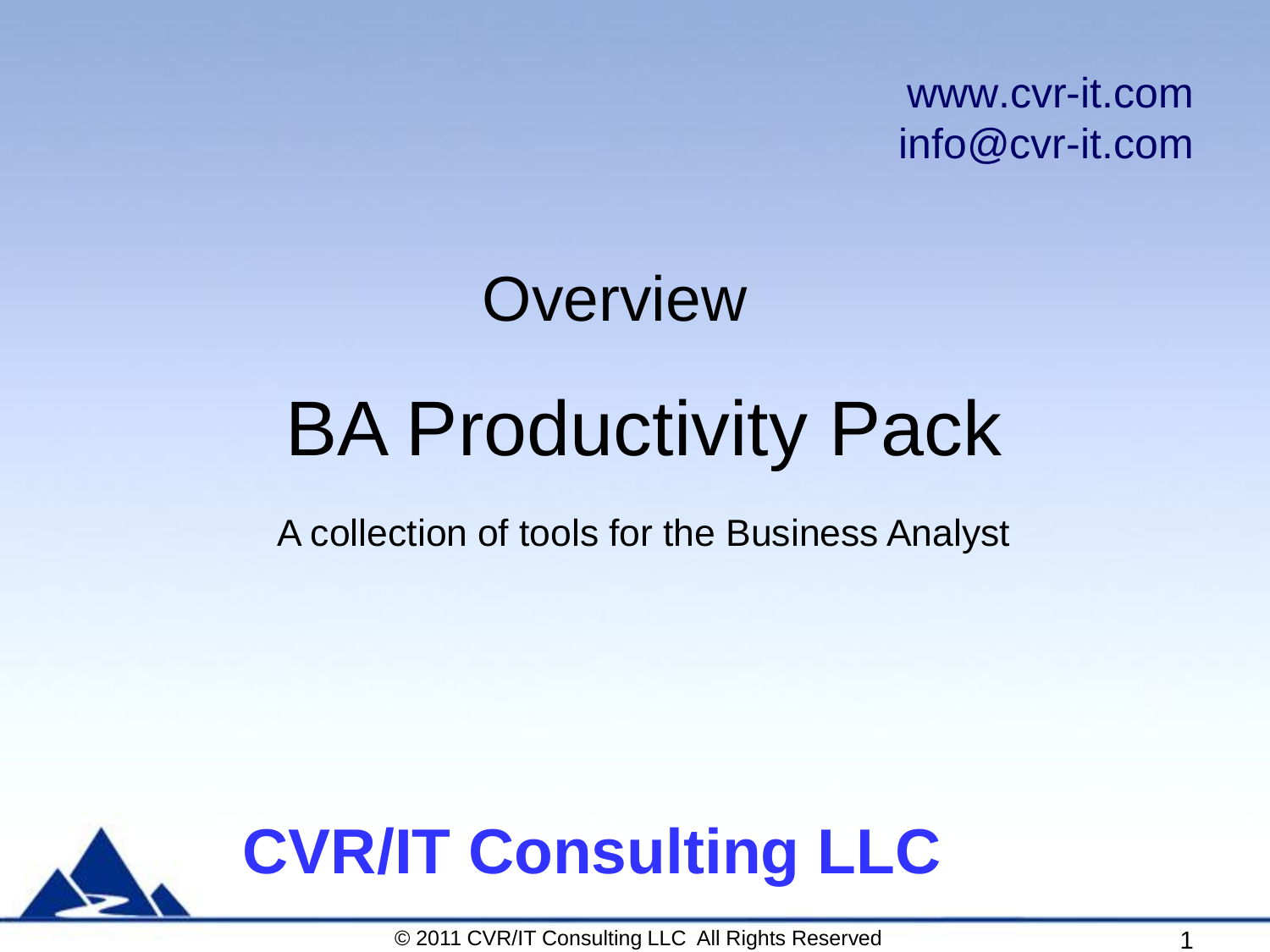## Introduction

The **BA Productivity Pack** is a collection of tools that a Business Analyst can use while performing requirements work. This tool set includes the following:

- An Introduction Page that describes each tool
- Project Ecosystem
- Requirements Types Checklist
- Requirements Team Contact Information
- Stakeholders Roles & Responsibilities
- Risk Analysis for the Requirements Process
- Data Definitions template

Each of these tools is described in this presentation.

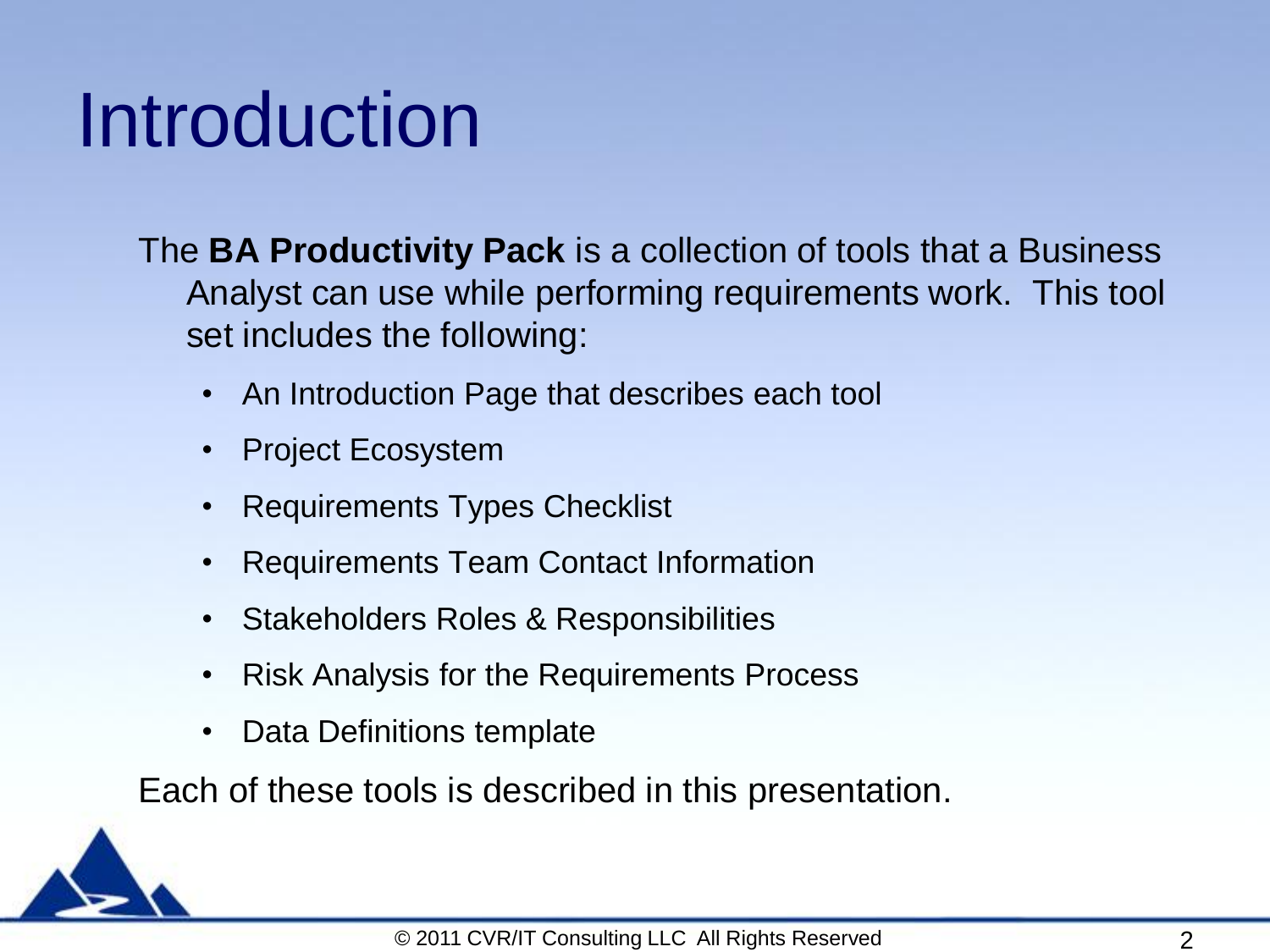### Introduction Page

|                        | Introduction to the BA Productivity Pack                                                                                                                                                                                                                                                                   |
|------------------------|------------------------------------------------------------------------------------------------------------------------------------------------------------------------------------------------------------------------------------------------------------------------------------------------------------|
| 2                      | Welcome to the BA Productivity Pack. This workbook contains several tools that the Business Analyst will find helpful during<br>any Requirements Analysis. Enter your project name in the field below and it will automatically appear on all other sheets.<br>Instructions are provided for each BA tool. |
| 3<br>4<br>5            | <b>Project Name: Project Name Here</b>                                                                                                                                                                                                                                                                     |
| 6                      | Table of Contents:                                                                                                                                                                                                                                                                                         |
| 8                      | Project Ecosystem (ProjEco) - The project ecosystem is that network of existing factors that defines the environment within<br>which the project will be planned and executed. These factors establish boundaries, rules, assumptions and constraints                                                      |
| 9                      | Requirements Types (ReqTypes) - The IT Project Requirements Checklist is used to ensure that all requirements types are<br>considered during the requirements gathering phase of the project. Where specific requirements exist, you can describe them or<br>provide a link to your requirements document. |
| 10 <sup>10</sup><br>11 | Requirements Team Contact Information (ContactInfo) - This is a worksheet where you can record all of the contact<br>information for the Requirements Team.                                                                                                                                                |
| 12<br>13               | Requirements Stakeholders Roles & Responsibilities (Stakeholders-RACI) -This worksheet is used to specify exactly what<br>each requirements stakeholder is responsible for during the Requirements effort.                                                                                                 |
| 14<br>15<br>16         | Risk Analysis - Requirements Process (Risk_Analysis) - Use this worksheet to identify, analyze and plan responses to all<br>significant risks to your requirements effort.                                                                                                                                 |
| 17<br>18               | Data Definitions (DataDefs) - It is enormously helpful to the development team to have a clear definition of each data element in<br>the application completed before code development begins. You can record that information here.                                                                       |
|                        | Stakeholders-RACI<br>$H \leftarrow H$ Introduction<br>ProjEco<br>ContactInfo<br>Risk Al<br><b>RegTypes</b><br>Ш                                                                                                                                                                                            |



The Introduction page describes each of the tools in the BA Toolkit. Each tool is in a separate tab of the workbook. Tab names are shown in blue..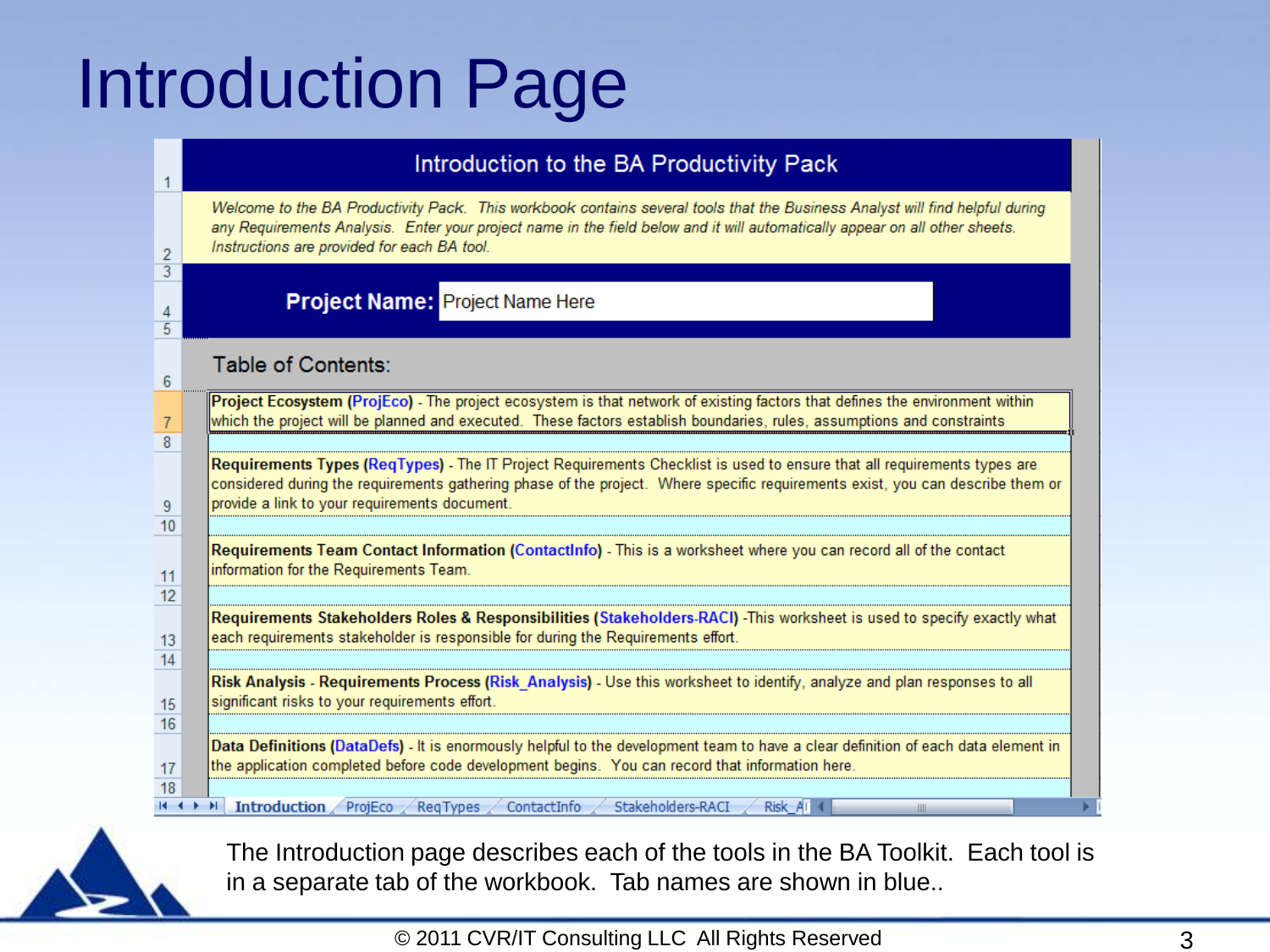## Project Ecosystem (1)

**Project Ecosystem** is a tool that helps define the environment within which the project will be planned and executed.

The template lists 12 factors that can effect the requirements engagement. The BA is asked to document all that they know about each factor.

The BA is then asked to distill what they have just documented into the following:

- Boundaries
- Rules
- Assumptions
- Constraints

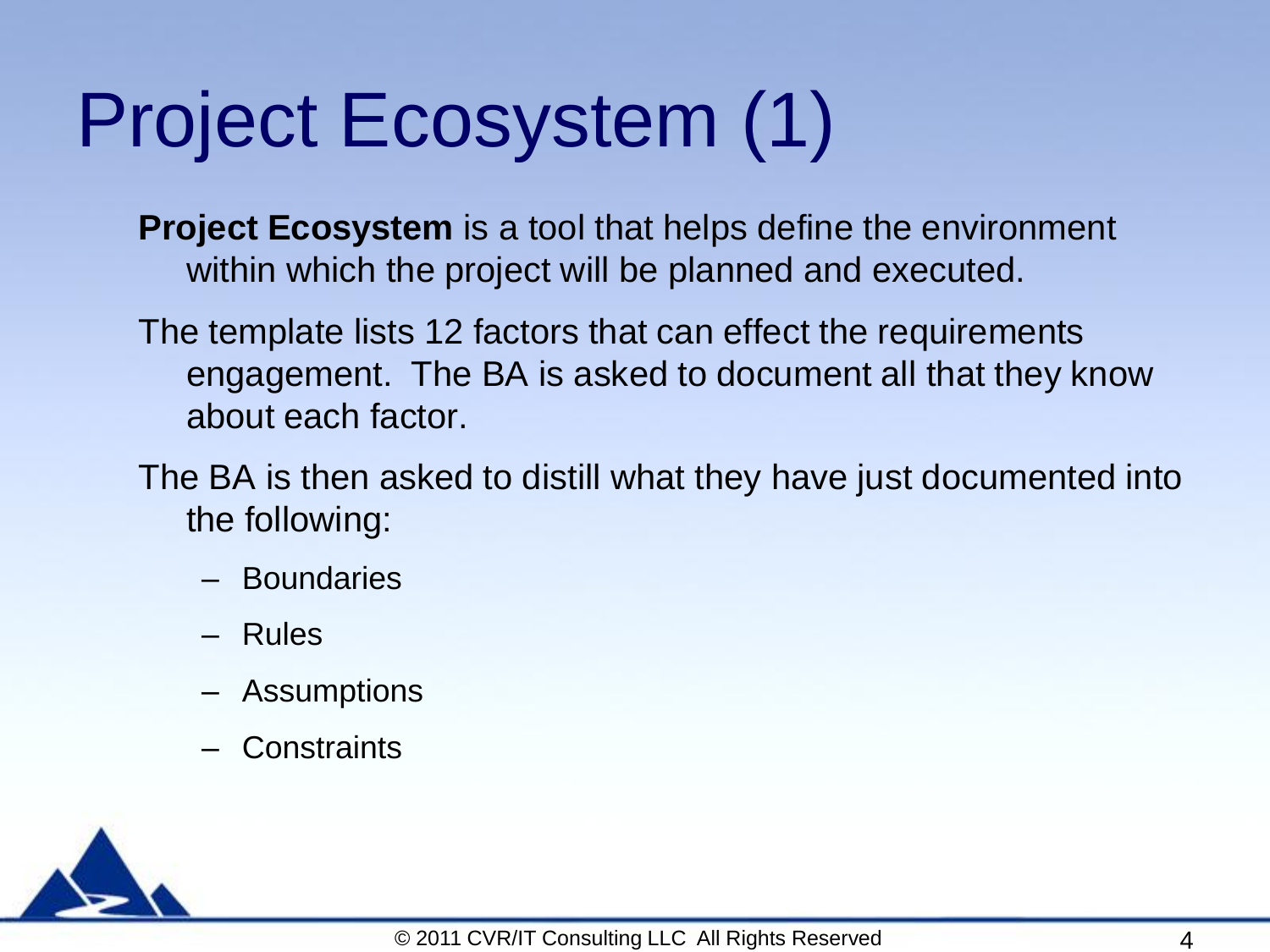## Project Ecosystem (2)

#### **Project Name:** Project Name Here

**Analysis Date:** 

Document all that you know about each of the following factors

Demographics - list groups and individuals who have interest in the outcome of the project, e.g. are "touched" by the project

Organizational rules and standards - are there formal procedures and standards that the requirements team must adhere to?

Attitude and Expertise of the stakeholders - are they excited about the project or do they dread it? Do they have experience in requirements development? Are they able to communicate well? Do they have the knowledge necessary for this project?

Culture -Are there cultural factors that can help or hinder the requirements process (e.g. need 6 weeks notice for meetings; unwritten rules about not giving details to outsiders, where "outsider" can mean anything from "anyone from outside our company" to "anyone not in our unit"; commitment to excellence)?

Politics - May be detrimental (e.g. rivalries, turf wars, grudges, empire building) or beneficial (e.g. current methods of making agreements, collaborations, partnerships, alliances)



This slide displays a portion of the template (4 of 12 factors). Information about each factor is entered into the white cell. The template is fully customizable.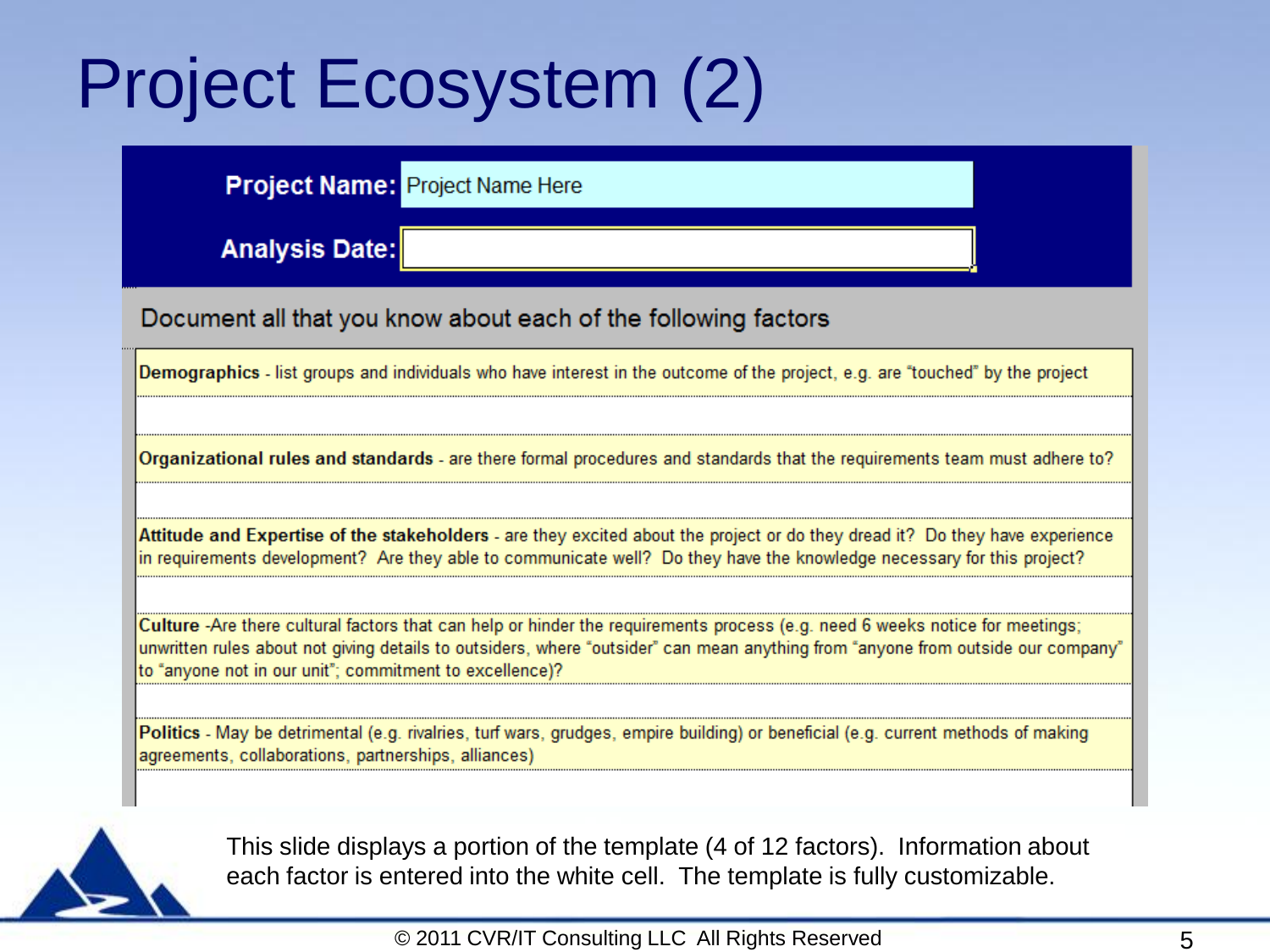## Project Ecosystem (3)

#### **Conclusions**

#### Based on the above, derive each of the following:

Boundaries - are there limits on who can use tools? On the level of access the requirements team can have to information? On where team members can physically go? On how much time the team will have with SMEs? On the types and usage of communication channels?

Rules (e.g. for calling meetings, communication with executives; cultural rules; organizational rules; formal standards such as HIPPA)

Assumptions about Requirements Development and Management - list all statements assumed to be true for purposes of planning, but which may not actually be true.

Constraints on Requirements Development and Management - list any other constraints on the requirements process (e.g. how much time the team has to complete each aspect of its work).



This slide displays the Conclusions section of the Ecosystem template. The BA summarizes Information previously recorded as Boundaries, Rules, Assumptions and Constraints that can impact the Requirements Engagement.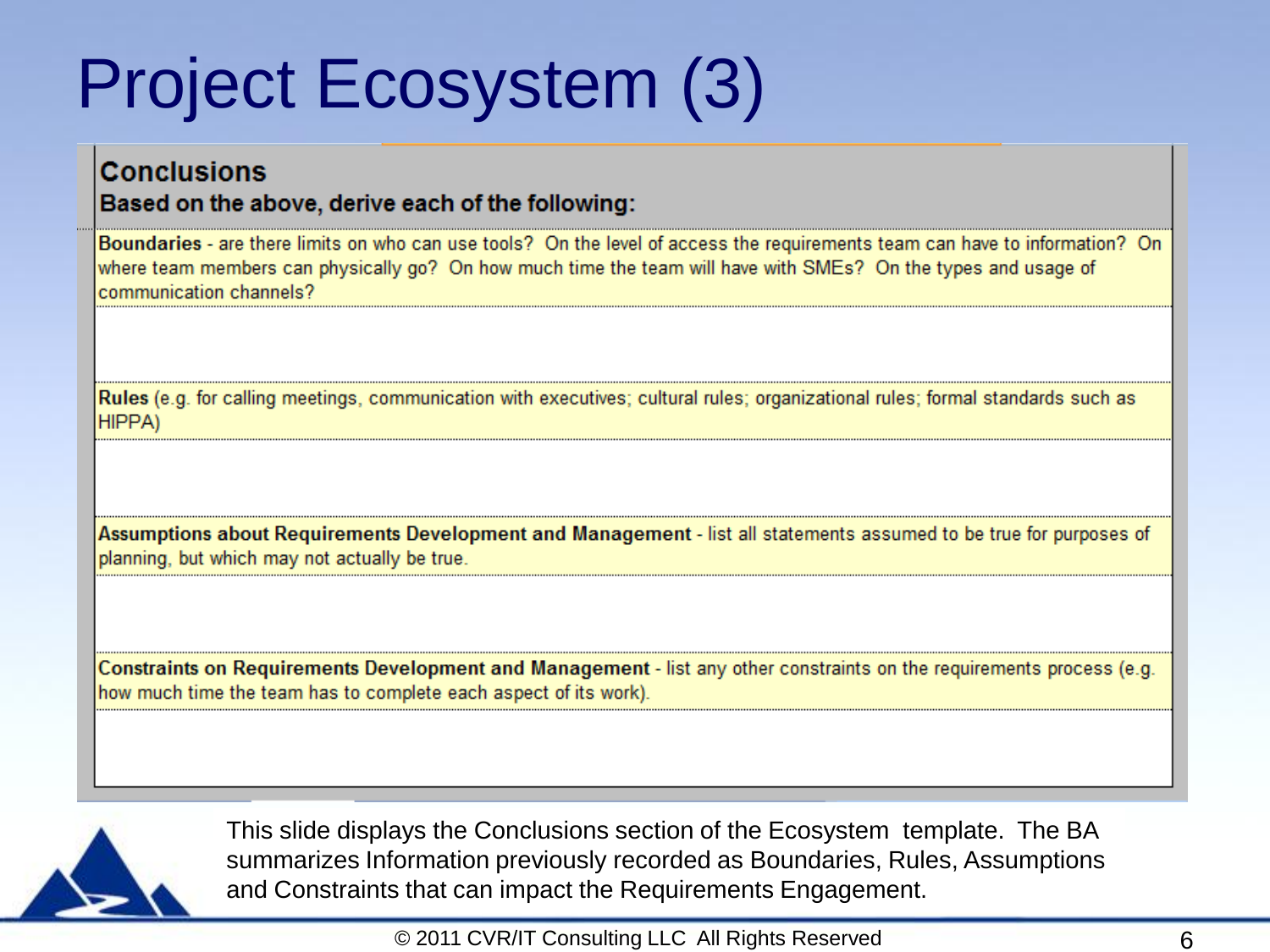## Requirements Types Checklist (1)

The **Requirements Types Checklist** is used to ensure that all requirements types are considered during the requirements gathering phase of the project. Several different requirements types are considered, including:

- Functional Requirements
- Technical Requirements
- Transition Requirements
- User Requirements

The template is set up as a checklist. The BA considers each requirement type, and if it is relevant to the project it is checked off and details may be entered for later consideration.

Over 30 requirements types are currently included in the template.

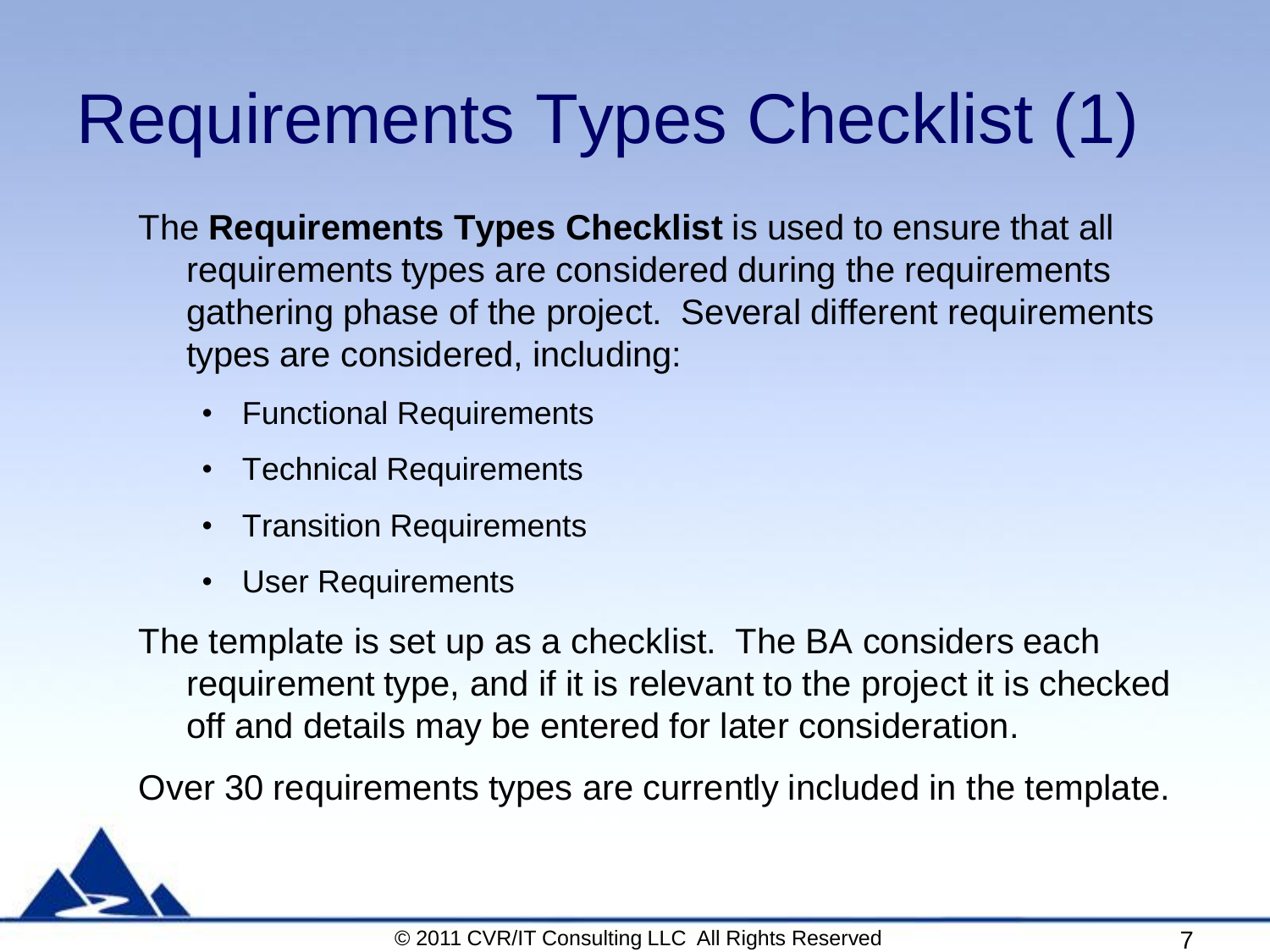## Requirements Types Checklist (2)

|                                                             | <b>Requirement Type</b>                               | <b>Examples</b>                                                                                                           | <b>Comments</b>                                                                                                                     |  |  |  |  |  |  |  |
|-------------------------------------------------------------|-------------------------------------------------------|---------------------------------------------------------------------------------------------------------------------------|-------------------------------------------------------------------------------------------------------------------------------------|--|--|--|--|--|--|--|
| Technical Requirements (a.k.a. Non-Functional Requirements) |                                                       |                                                                                                                           |                                                                                                                                     |  |  |  |  |  |  |  |
|                                                             | Requirements but not all will apply to every project. |                                                                                                                           | Technical Requirements are the specific conditions under which project deliverables will operate. There are many kinds of Technical |  |  |  |  |  |  |  |
|                                                             | <b>Accessibility</b>                                  | Is it necessary for your deliverables<br>to consider Handicapped access?                                                  |                                                                                                                                     |  |  |  |  |  |  |  |
|                                                             | Architecture - s/w                                    | Do you have need for specific<br>architectural elements such as J2EE<br>or .NET; OO design; XML, SOAP;<br>O/S, middleware |                                                                                                                                     |  |  |  |  |  |  |  |
|                                                             | Architecture - h/w                                    | Is it necessary to develop a hardware<br>architecture for system elements<br>such as server platform; SAN;<br>firewall?   |                                                                                                                                     |  |  |  |  |  |  |  |
|                                                             | <b>Availability</b>                                   | At what times of the day / week must<br>the deliverables be available to:<br>users? 24/7?                                 |                                                                                                                                     |  |  |  |  |  |  |  |
|                                                             | <b>Business Recovery</b>                              | Does this system introduce new<br>Business Recovery requirements?                                                         |                                                                                                                                     |  |  |  |  |  |  |  |
|                                                             | <b>Disaster Recovery</b>                              | Does this system introduce new<br>Disaster Recovery requirements?                                                         |                                                                                                                                     |  |  |  |  |  |  |  |



A portion of the checklist is shown. Seen here are the first of over 20 Technical Requirements included in the form. The BA checks all those that apply to the project, and then enters notes to explain exactly what will be needed. This checklist helps ensure that critical requirements are not overlooked (e.g. system load capacity, scalability, etc.)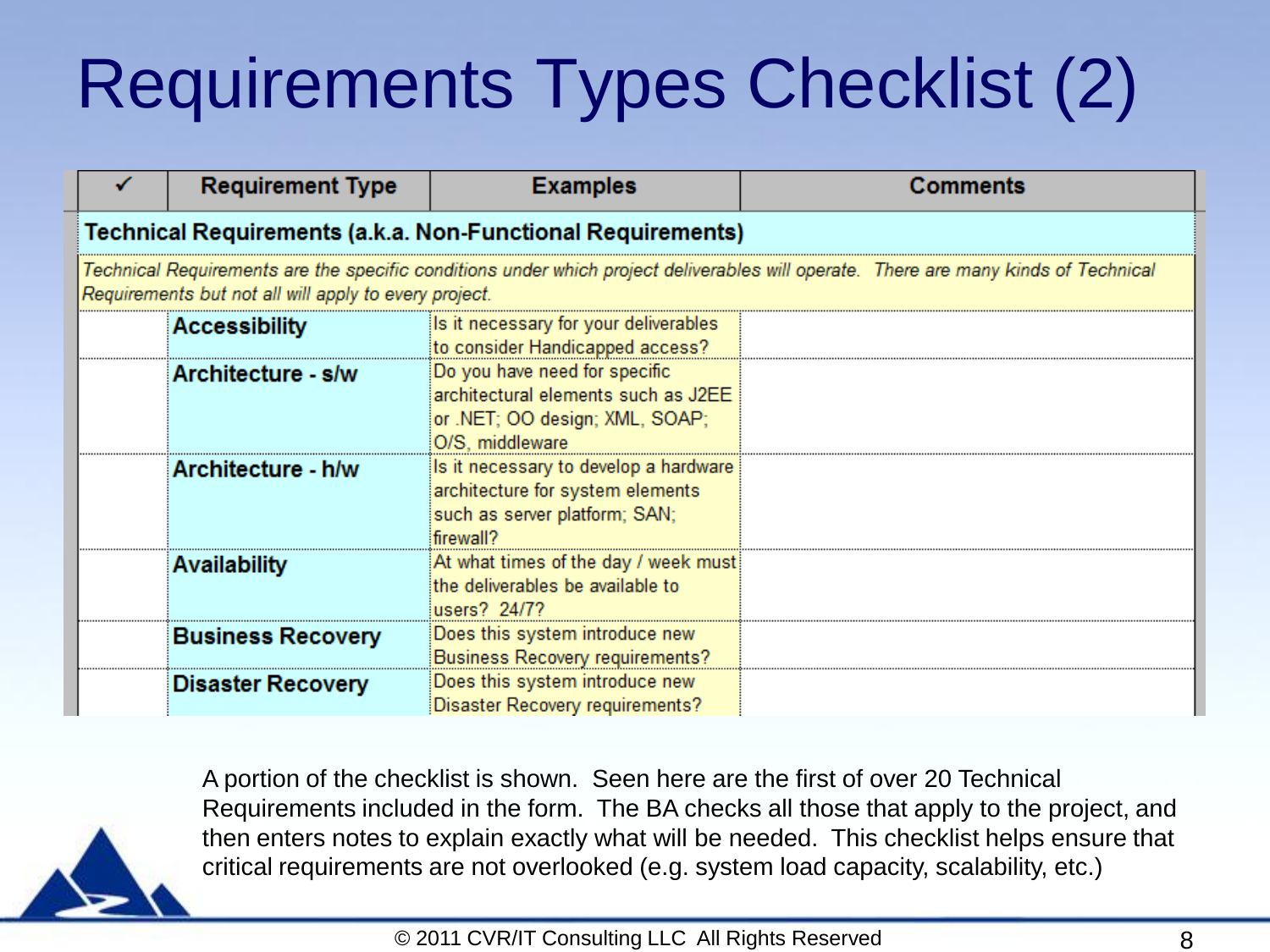## Contact Information (1)

- The **Contact Information** Template offers a convenient place to record all of the contact information for the Requirements Team, including technical staff and business staff who will be working on the project (e.g. Subject Matter Experts). Features include:
	- Pre-formatted for most types of contact information
	- Each person can be associated with a Requirements Role. That drop list is fully customizable
	- A cell is provided for a link to the project Resource Plan, which can be an important source of this information

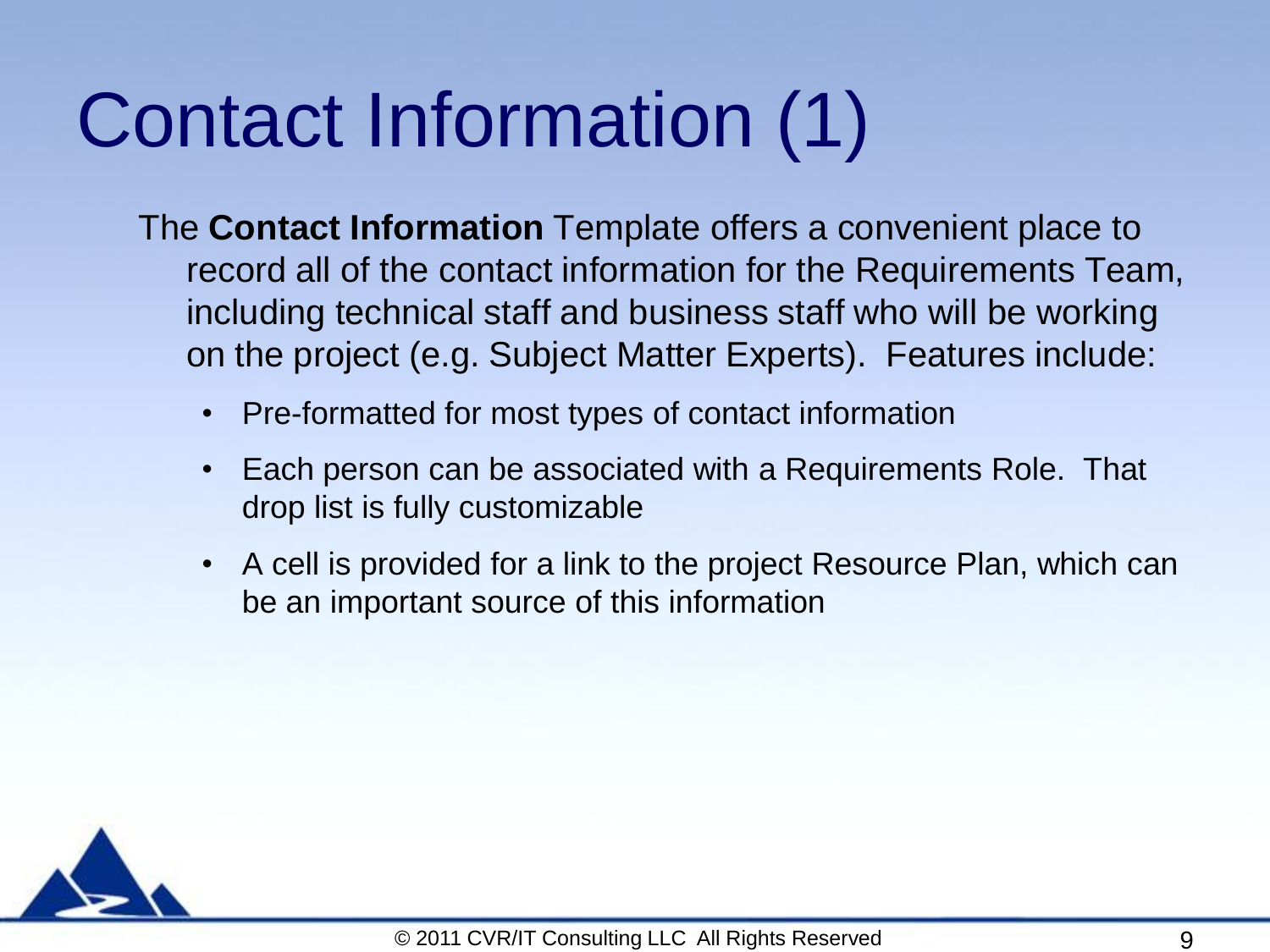## Contact Information (2)

| Requirements Team Contact Information                                                                                                                                                    |                                        |  |                             |          |       |         |                             |  |  |  |  |
|------------------------------------------------------------------------------------------------------------------------------------------------------------------------------------------|----------------------------------------|--|-----------------------------|----------|-------|---------|-----------------------------|--|--|--|--|
| Instructions: Enter the name, role and contact information of each member of the requirements team. Put a link to<br>your Resource Plan in the field to the right of these instructions. |                                        |  |                             |          |       |         | Put Resource Plan link here |  |  |  |  |
| <b>Project Name:</b>                                                                                                                                                                     |                                        |  | Project Name Here           |          |       |         |                             |  |  |  |  |
| <b>Name</b>                                                                                                                                                                              | <b>Requirements</b><br><b>Role</b>     |  | <b>Title / Organization</b> | Location | email | Phone # | <b>Comments</b>             |  |  |  |  |
| Team                                                                                                                                                                                     | Business Analyst                       |  |                             |          |       |         |                             |  |  |  |  |
| lMember                                                                                                                                                                                  | <b>Business Analyst</b>                |  |                             |          |       |         |                             |  |  |  |  |
| INames                                                                                                                                                                                   | Programmer Analyst<br>Database Analyst |  |                             |          |       |         |                             |  |  |  |  |
| land                                                                                                                                                                                     | Documentation Spec                     |  |                             |          |       |         |                             |  |  |  |  |
| Stakeholder                                                                                                                                                                              | <b>End User</b>                        |  |                             |          |       |         |                             |  |  |  |  |
| Participant                                                                                                                                                                              | Developer                              |  |                             |          |       |         |                             |  |  |  |  |
| Names                                                                                                                                                                                    | Project Manager<br><b>SMF</b>          |  |                             |          |       |         |                             |  |  |  |  |

This slide displays the Contact Information template. The Requirements Role drop list is shown; that list is fully customizable through changes to a table located below the data area.



Go Here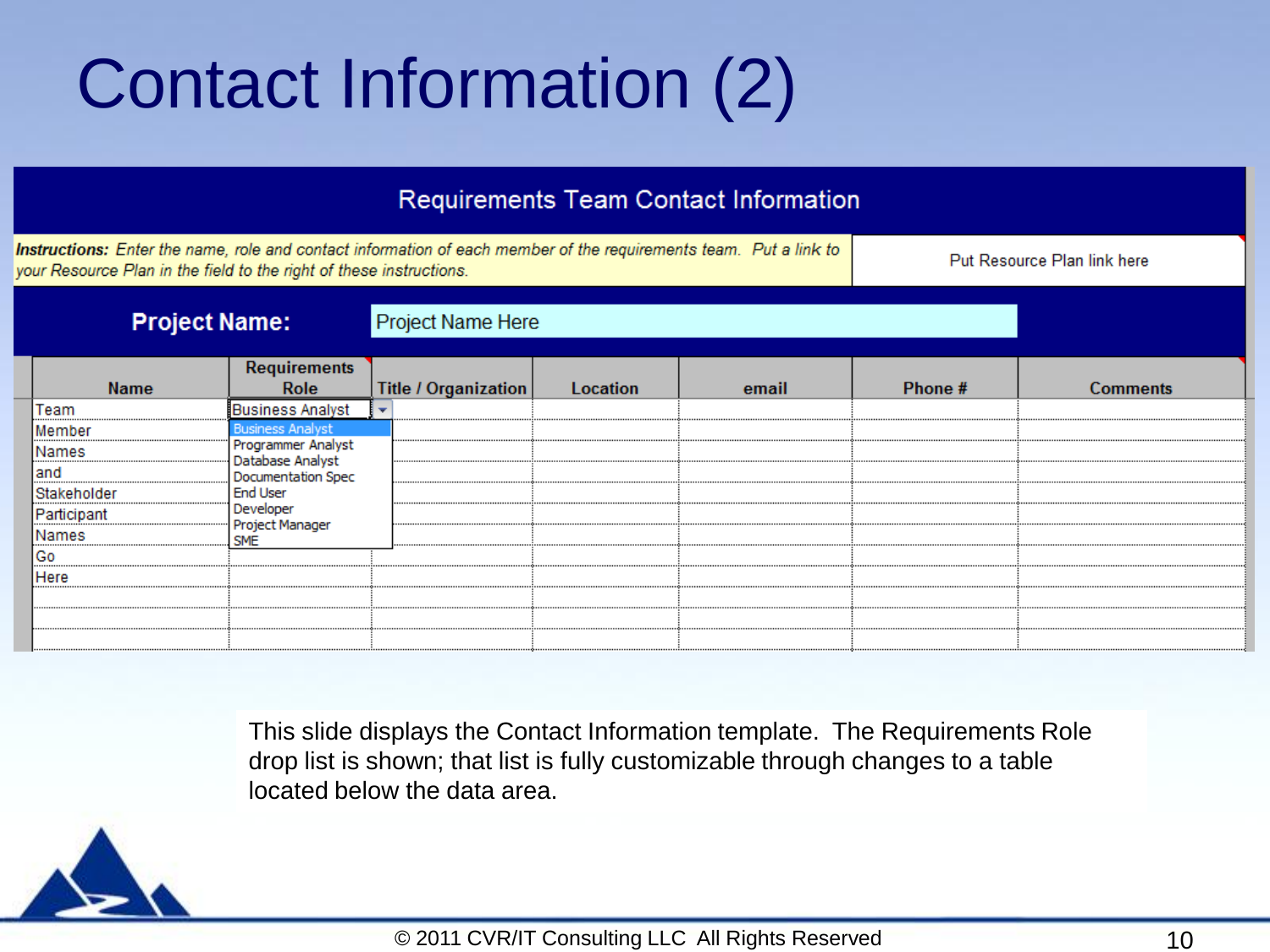## Stakeholder RACI Chart (1)

- The **Stakeholder RACI Chart** is used to assign a level of responsibility to each requirements stakeholder (i.e. Responsible, Accountable, Consulted and Informed). Features include:
	- The names and role of each stakeholder are automatically brought forward from the Contacts worksheet
	- Standard RACI responsibility assignments are used
	- Responsibility for each stakeholder can be made specific to one ore more aspects of the requirements engagement (e.g. Elicitation, Analysis, etc.)
	- It is possible to include information that can assist in management of stakeholder expectations
	- An explanation of each column is provided through mouse-over help in Comments
	- The RACI drop list is fully customizable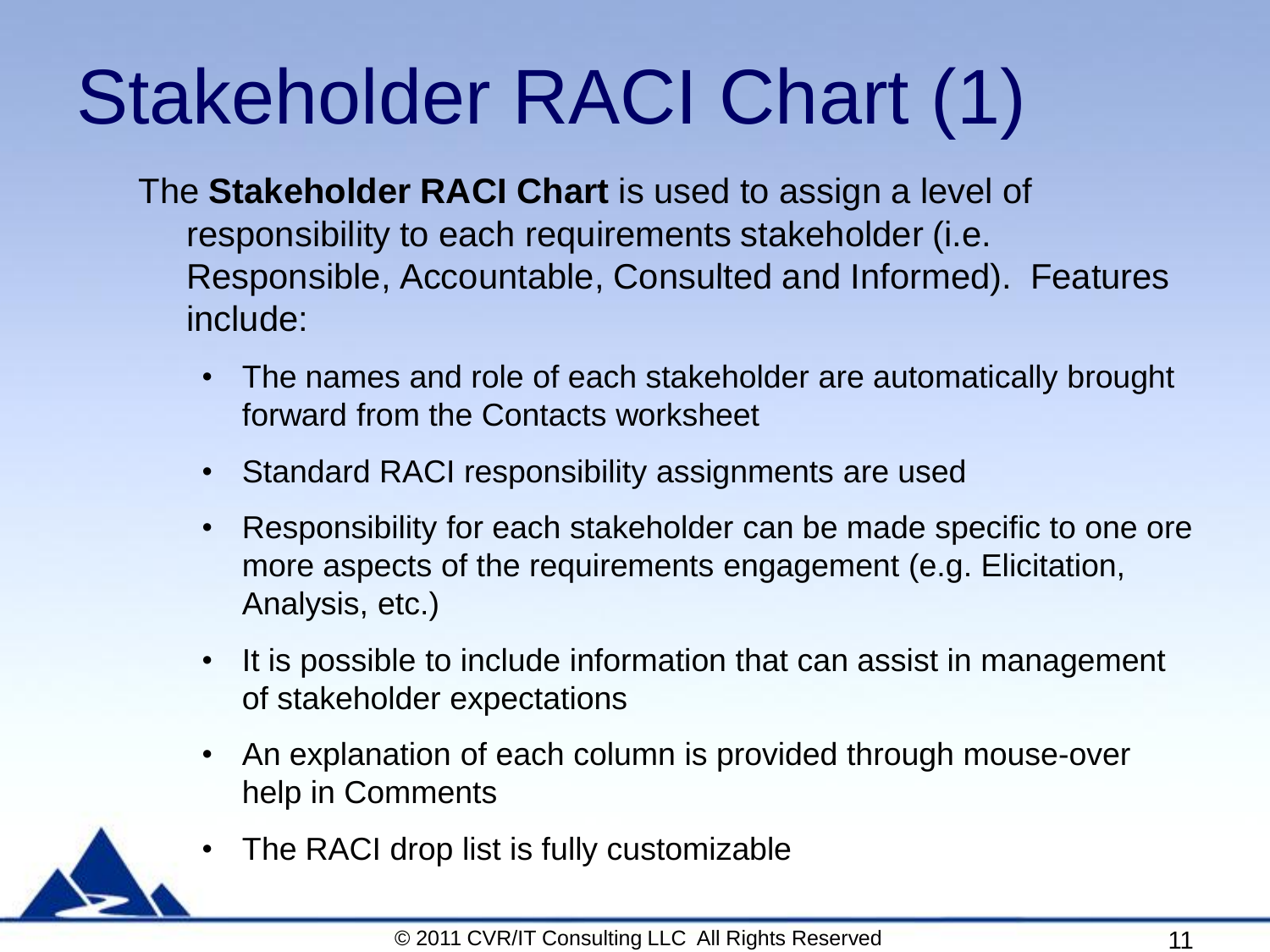## Stakeholder RACI Chart (2)

#### Requirements Stakeholders Roles & Responsibilities (RACI)

This worksheet is used to specify exactly what each requirements stakeholder is responsible for during the Requirements effort. Dropdown selection list can be modified in the Control Block below the data area. Note: As needed, expand rows vertically to display all of the text that you have entered.

|              | Project Name Here        |                                            |                               |                 |          |     |               | (C)onsulted: must be consulted ; gives input<br>(I)nformed: keep them well informed |         |                                                      |                                              |  |
|--------------|--------------------------|--------------------------------------------|-------------------------------|-----------------|----------|-----|---------------|-------------------------------------------------------------------------------------|---------|------------------------------------------------------|----------------------------------------------|--|
|              |                          | Role in the Requirements<br>Process - RACI |                               |                 |          |     |               |                                                                                     |         |                                                      |                                              |  |
| Name         | <b>Requirements Role</b> | <b>Availability</b>                        | ents<br>Requireme<br>Planning | 등<br>Elicitatio | Analysis | V&V | Documentation | ಂಕ<br>Managem<br>Control<br>Solution<br>Assessm                                     | ۰ö<br>≘ | <b>Other Requirements</b><br><b>Responsibilities</b> | Interest in project /<br><b>Expectations</b> |  |
| Team         | <b>Business Analyst</b>  |                                            | R                             |                 |          |     |               |                                                                                     |         |                                                      |                                              |  |
| Member       |                          |                                            |                               |                 |          |     |               |                                                                                     |         |                                                      |                                              |  |
| <b>Names</b> | $\bf{0}$                 |                                            |                               |                 |          |     |               |                                                                                     |         |                                                      |                                              |  |
| and          |                          |                                            |                               |                 |          |     |               |                                                                                     |         |                                                      |                                              |  |
| Stakeholder  |                          |                                            | RA                            |                 |          |     |               |                                                                                     |         |                                                      |                                              |  |
| Participant  | $\bf{0}$                 |                                            | AC<br>CI                      |                 |          |     |               |                                                                                     |         |                                                      |                                              |  |
| Names        |                          |                                            | <b>ACI</b>                    |                 |          |     |               |                                                                                     |         |                                                      |                                              |  |
| Go           |                          |                                            |                               |                 |          |     |               |                                                                                     |         |                                                      |                                              |  |
| Here         | $\Omega$                 |                                            |                               |                 |          |     |               |                                                                                     |         |                                                      |                                              |  |



Name and role of each stakeholder is automatically brought forward from the Contact worksheet. Each stakeholder can be assigned responsibility to specific aspects of requirements work (e.g. must be Consulted during Analysis). A stakeholder can be assigned more than one responsibility.

(R)esponsible: does the work

(A)ccountable: decision maker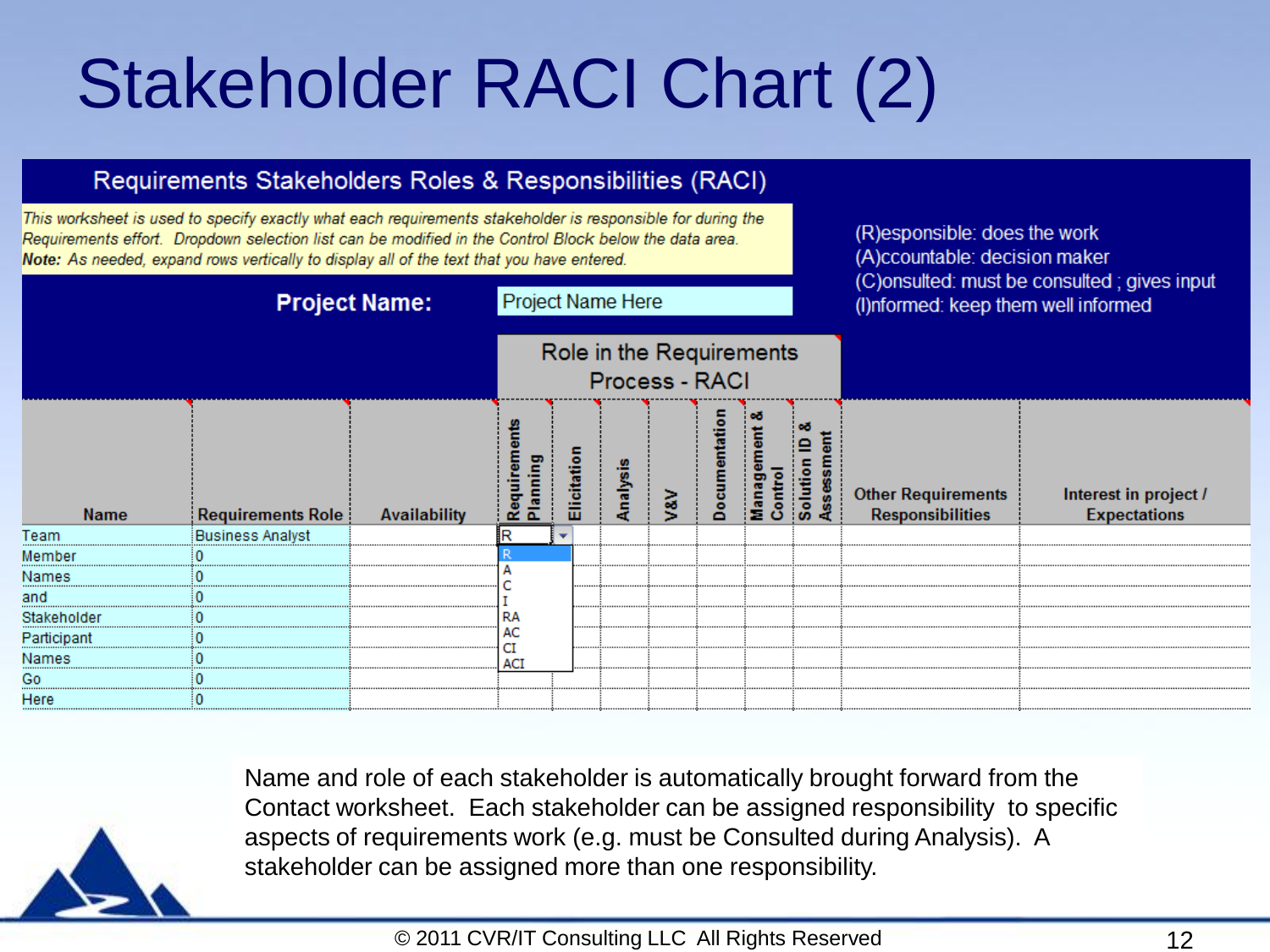## Risk Analysis (1)

Requirements engagements can face risks from many sources. The **Risk Analysis** Tool is a simple risk register that supports proactive risk management. It can be used to identify, analyze and plan responses that can minimize or eliminate important risks to requirements work. Features include:

- Each risk can be given a unique ID
- The template supports input of standard risk management information such as root cause, impact and probability of risk, and risk status
- Impact Area and Priority help determine which risks are most important. Priority scores are color coded according to thresholds that are adjustable.
- An explanation of each column is provided through mouse-over help in Comments. For example, guidance is given for development of effective Risk Descriptions

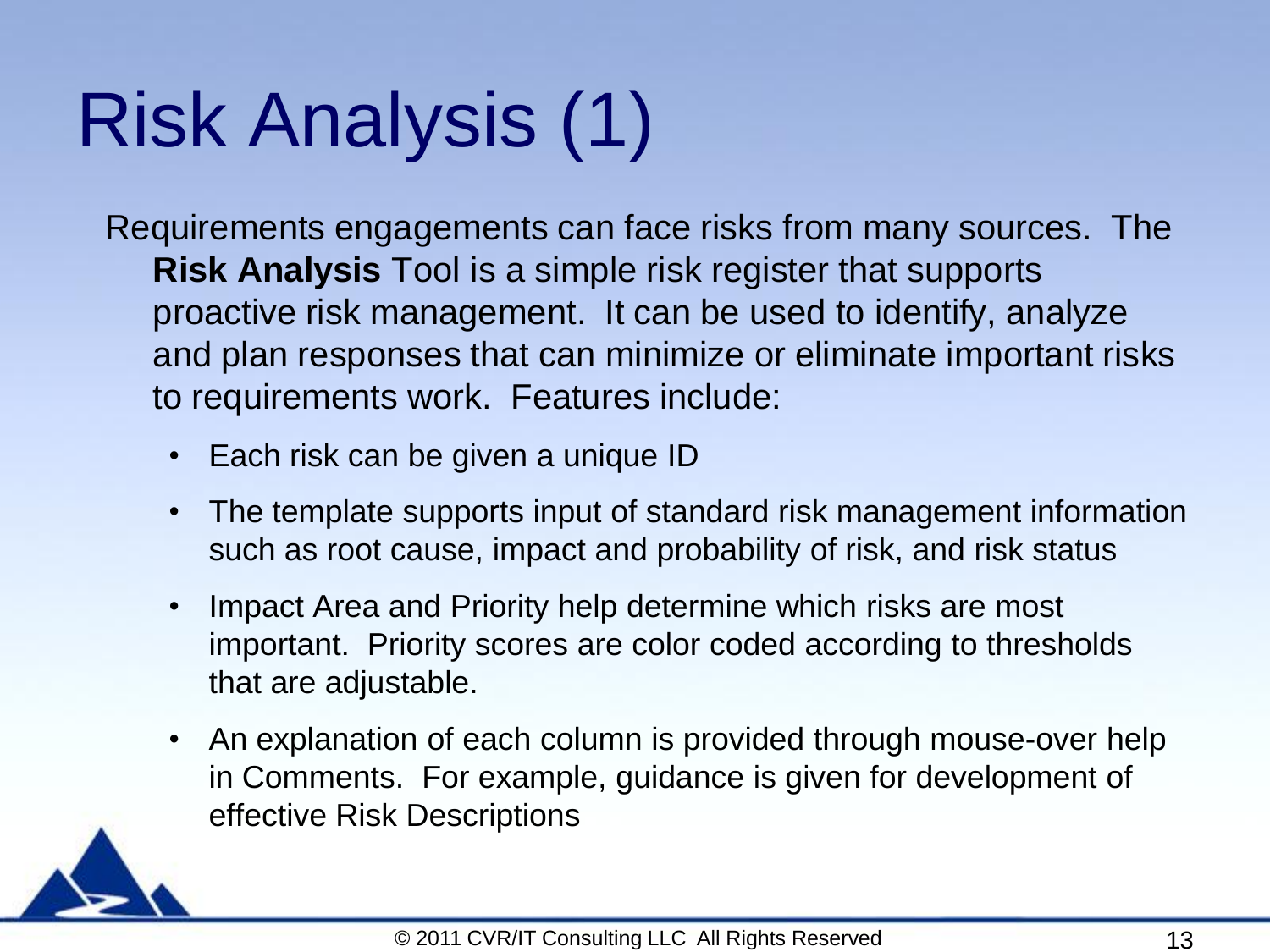## Risk Analysis (2)

|                | <b>Project Name:</b>                                                                                                                                                      |                                                                             | Project Name Here                                               |                        |                    |                       |               |                                          |
|----------------|---------------------------------------------------------------------------------------------------------------------------------------------------------------------------|-----------------------------------------------------------------------------|-----------------------------------------------------------------|------------------------|--------------------|-----------------------|---------------|------------------------------------------|
|                | <b>Analysis Date:</b>                                                                                                                                                     |                                                                             |                                                                 |                        |                    |                       |               |                                          |
| <b>Risk ID</b> | <b>Risk Description</b><br><b>Impact Area</b>                                                                                                                             |                                                                             | <b>Risk Cause</b>                                               | Impact<br><b>Score</b> | <b>Probability</b> | <b>Priority</b>       | <b>Status</b> | <b>Response Strategy</b>                 |
| 120315a        | If SMEs cannot make it to<br>the requirements<br>meetings, requirements<br>may not be complete or<br>accurate and that could<br>negatively impact<br>deliverables quality | Accuracy                                                                    | Management has not given<br>them time to work on the<br>project | 9                      | 50%                | 4.5                   | Watch         | Ask the project sponsor to<br>intervene. |
|                |                                                                                                                                                                           | Scope                                                                       |                                                                 | 3                      | 50%                | 1.5                   |               |                                          |
|                |                                                                                                                                                                           | Accuracy                                                                    |                                                                 | 5                      | 70%                | 3.5                   |               |                                          |
|                |                                                                                                                                                                           | Accuracy                                                                    | l –                                                             | 9                      | 90%                | 8.1                   |               |                                          |
|                |                                                                                                                                                                           | Scope                                                                       |                                                                 |                        |                    | 0.                    |               |                                          |
|                |                                                                                                                                                                           | Accuracy<br>Design<br>Documentation<br>Management<br>Solution<br>tbd<br>tbd |                                                                 |                        |                    | 0<br>0<br>0<br>0<br>0 |               |                                          |

This Risk Register supports application of the standard Risk Management process to requirements work. Each risk is given a unique ID and is described as shown. Impact area and root cause can be recorded. Priority Score is calculated as Probability x Impact, and color (red = high risk) is set through adjustable thresholds. Response strategy is used to mitigate or avoid the risk and to establish a contingency plan. The drop list for Impact Area is shown; it is fully customizable.

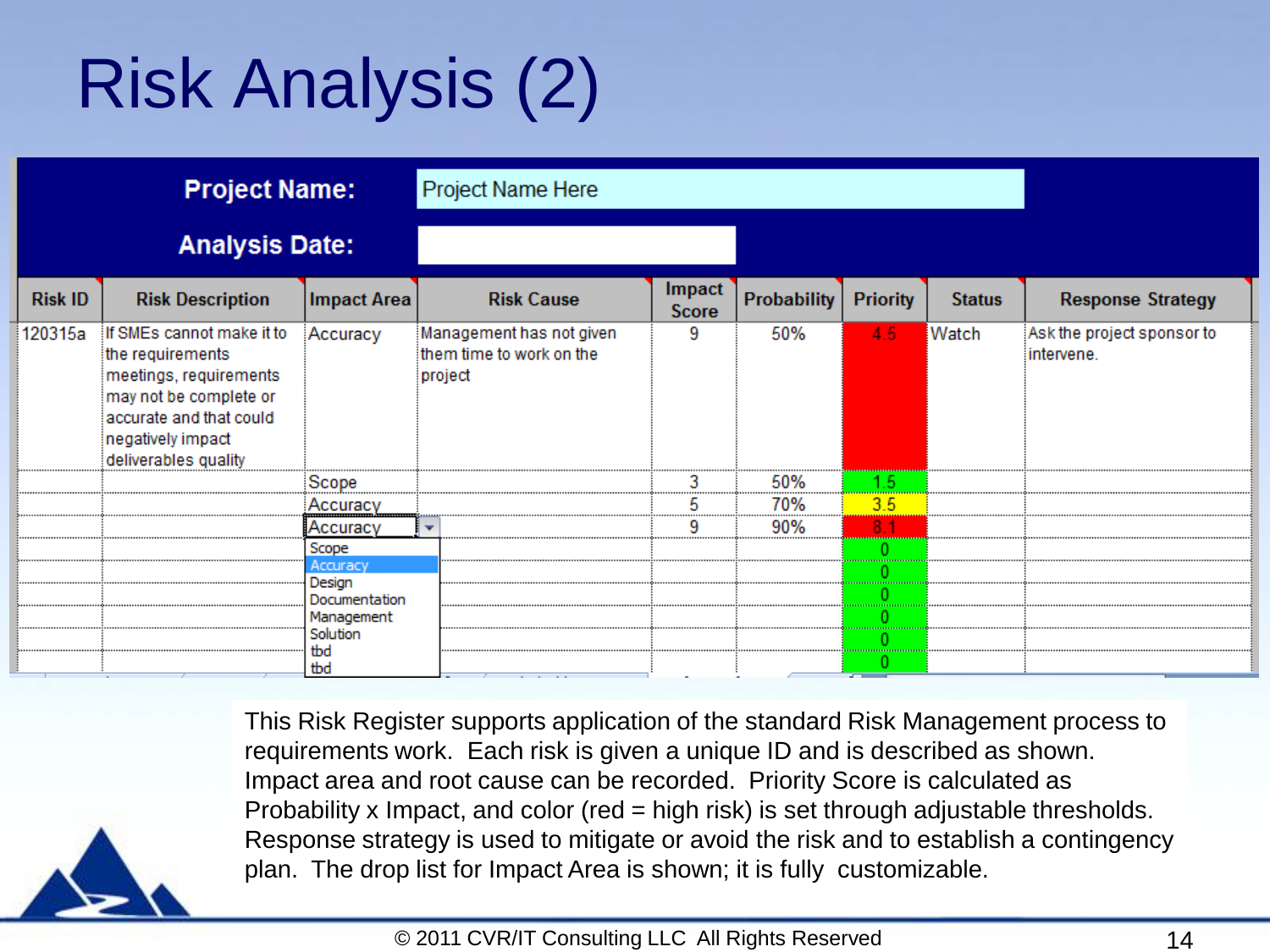## Data Definitions (1)

It is enormously helpful to the development team to have a clear definition of each data element available before code development begins. The **Data Definitions** worksheet supports collection of that information. Features include:

- Data are collected with the intent that they will be handed off to a Database Analyst for inclusion in a database
- The worksheet collects four types of data: Data Identification, Data Value, Data Interface Rules, and Data Business Rules
- All column headings provide help in the form of a mouse-over comment
- Drop list can be customized

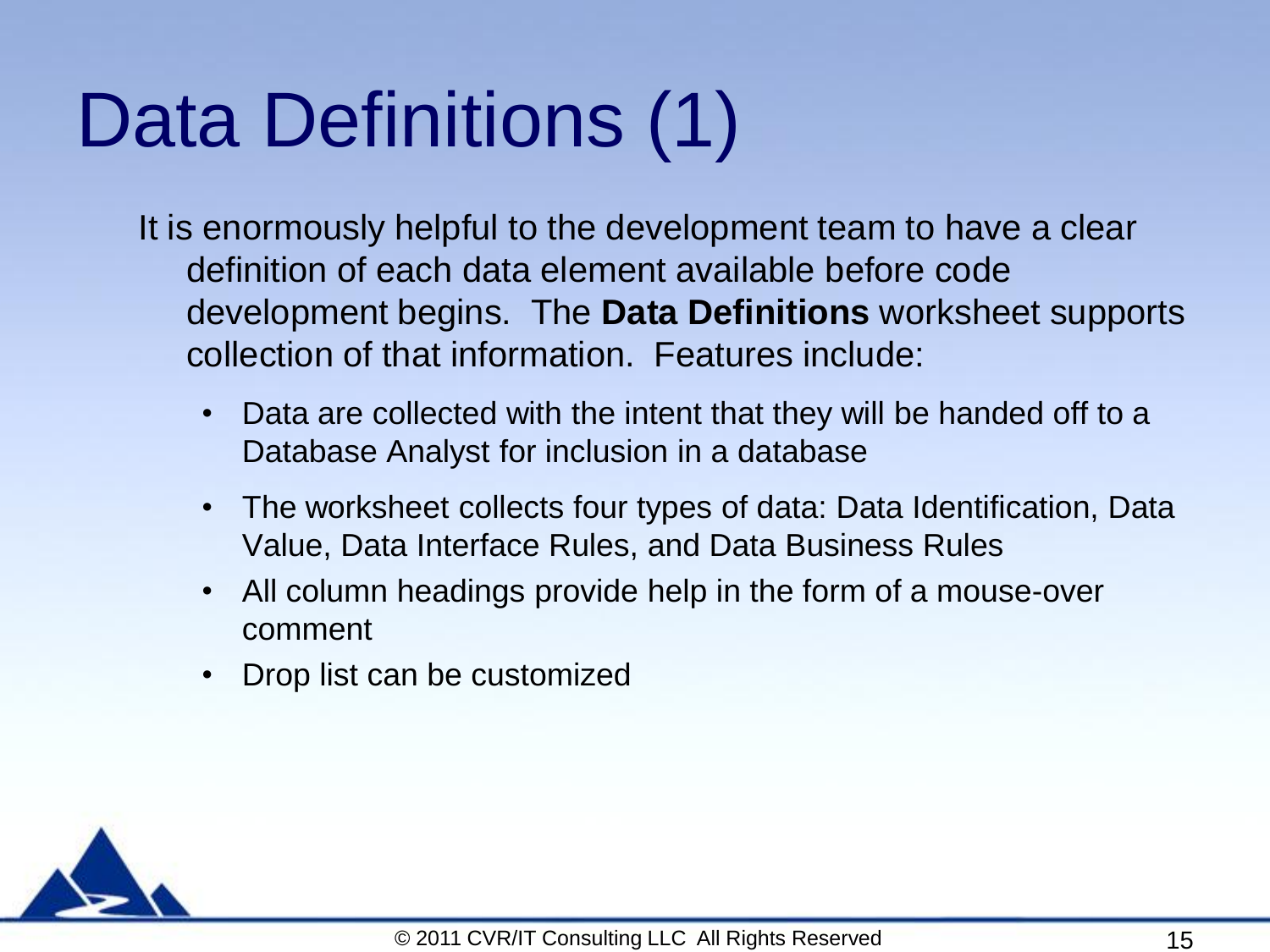## Data Definitions (2)

|                               |                                                                                                                                                                                                                                                                                                                                                                                                             | Data Definitions                                                |                          |                     |                       |                          |                           |                            |                                                              |                |                             |                   |                       |                               |                                                                                  |                            |
|-------------------------------|-------------------------------------------------------------------------------------------------------------------------------------------------------------------------------------------------------------------------------------------------------------------------------------------------------------------------------------------------------------------------------------------------------------|-----------------------------------------------------------------|--------------------------|---------------------|-----------------------|--------------------------|---------------------------|----------------------------|--------------------------------------------------------------|----------------|-----------------------------|-------------------|-----------------------|-------------------------------|----------------------------------------------------------------------------------|----------------------------|
|                               | keskesskisset                                                                                                                                                                                                                                                                                                                                                                                               | . External at the internation goe have analished dood rach hala |                          |                     |                       |                          |                           |                            |                                                              |                |                             |                   |                       |                               |                                                                                  |                            |
|                               |                                                                                                                                                                                                                                                                                                                                                                                                             | <b>Penjent Hame Heer</b><br><b>Project Home:</b>                |                          |                     |                       |                          |                           |                            |                                                              |                |                             |                   |                       |                               |                                                                                  |                            |
|                               | <b>Analyzir Date:</b>                                                                                                                                                                                                                                                                                                                                                                                       |                                                                 |                          |                     |                       |                          |                           |                            |                                                              |                |                             |                   |                       |                               |                                                                                  |                            |
|                               |                                                                                                                                                                                                                                                                                                                                                                                                             | <b>Dala Identification</b>                                      |                          |                     |                       | <b>Pala Taler</b>        |                           |                            |                                                              |                | <b>Bore Interface Roles</b> |                   |                       | <b>Dala Denissus Roles</b>    |                                                                                  |                            |
| <b>Balakans</b><br>Field Hans | <b>Bala Group</b>                                                                                                                                                                                                                                                                                                                                                                                           | <b>Definition</b>                                               | <b>Bala</b><br>$+ - - -$ | <b>Bala</b><br>Tape | <b>Farmal</b>         | D. f. 11<br><b>Taler</b> | $H_{AB}$<br><b>Banker</b> | <b>Hi./H</b><br>dala salar | tial of astid<br>-----                                       | <b>BIL-L-I</b> | Caulcul                     | <b>Tilikilile</b> | <b>Experts</b><br>-41 | <b>Role for</b><br>Calculated | <b>CEE Enlist</b>                                                                | $+$ IL<br><b>D</b> uninen, |
| مسط استا                      | U. 10                                                                                                                                                                                                                                                                                                                                                                                                       | Laut name of the updem more: Admin-                             |                          | $T_{rel}$           | anne openified: klank |                          | : 2 F                     | i ad a                     | All alphabelin<br>skarasters                                 | Laul Hauset    | $T_{ref}$ has               | Alvan ricikle     |                       | t e du                        | Uneensan needle and: House<br>edil hal ant detete.<br>Administration of Leighter |                            |
|                               |                                                                                                                                                                                                                                                                                                                                                                                                             |                                                                 |                          |                     |                       |                          |                           |                            |                                                              |                |                             |                   |                       |                               |                                                                                  |                            |
|                               |                                                                                                                                                                                                                                                                                                                                                                                                             |                                                                 |                          |                     |                       |                          |                           |                            |                                                              |                |                             |                   |                       |                               |                                                                                  |                            |
|                               |                                                                                                                                                                                                                                                                                                                                                                                                             |                                                                 |                          |                     |                       |                          |                           |                            |                                                              |                |                             |                   |                       |                               |                                                                                  |                            |
|                               |                                                                                                                                                                                                                                                                                                                                                                                                             |                                                                 |                          |                     |                       |                          |                           |                            |                                                              |                |                             |                   |                       |                               |                                                                                  |                            |
|                               |                                                                                                                                                                                                                                                                                                                                                                                                             |                                                                 |                          |                     |                       |                          |                           |                            |                                                              |                |                             |                   |                       |                               |                                                                                  |                            |
|                               |                                                                                                                                                                                                                                                                                                                                                                                                             |                                                                 |                          |                     |                       |                          |                           |                            |                                                              |                |                             |                   |                       |                               |                                                                                  |                            |
|                               | This slide presents a bird's eye view of the Data Definitions worksheet.<br><b>Control Monk</b><br>This list sectests<br>the soutest of the<br>All four sections are shown:<br><b>Bala Tour drondoms</b><br><b>Pala Tear</b><br>Tral<br>•Data Identification<br>Integer<br>$L_{\text{max}}$<br><b>Flood</b><br>•Data Value<br>Daskie<br>Dule.<br><b>DuleTime</b><br>•Data Interface Rules<br><b>Pooless</b> |                                                                 |                          |                     |                       |                          |                           |                            |                                                              |                |                             |                   |                       |                               |                                                                                  |                            |
|                               |                                                                                                                                                                                                                                                                                                                                                                                                             |                                                                 |                          |                     |                       |                          |                           |                            | •Data Business Rules                                         |                |                             |                   |                       |                               |                                                                                  |                            |
|                               |                                                                                                                                                                                                                                                                                                                                                                                                             |                                                                 |                          |                     |                       |                          |                           |                            | Tables located below the data area (partially shown) control |                |                             |                   |                       |                               |                                                                                  |                            |

content of the drop down list in the worksheet

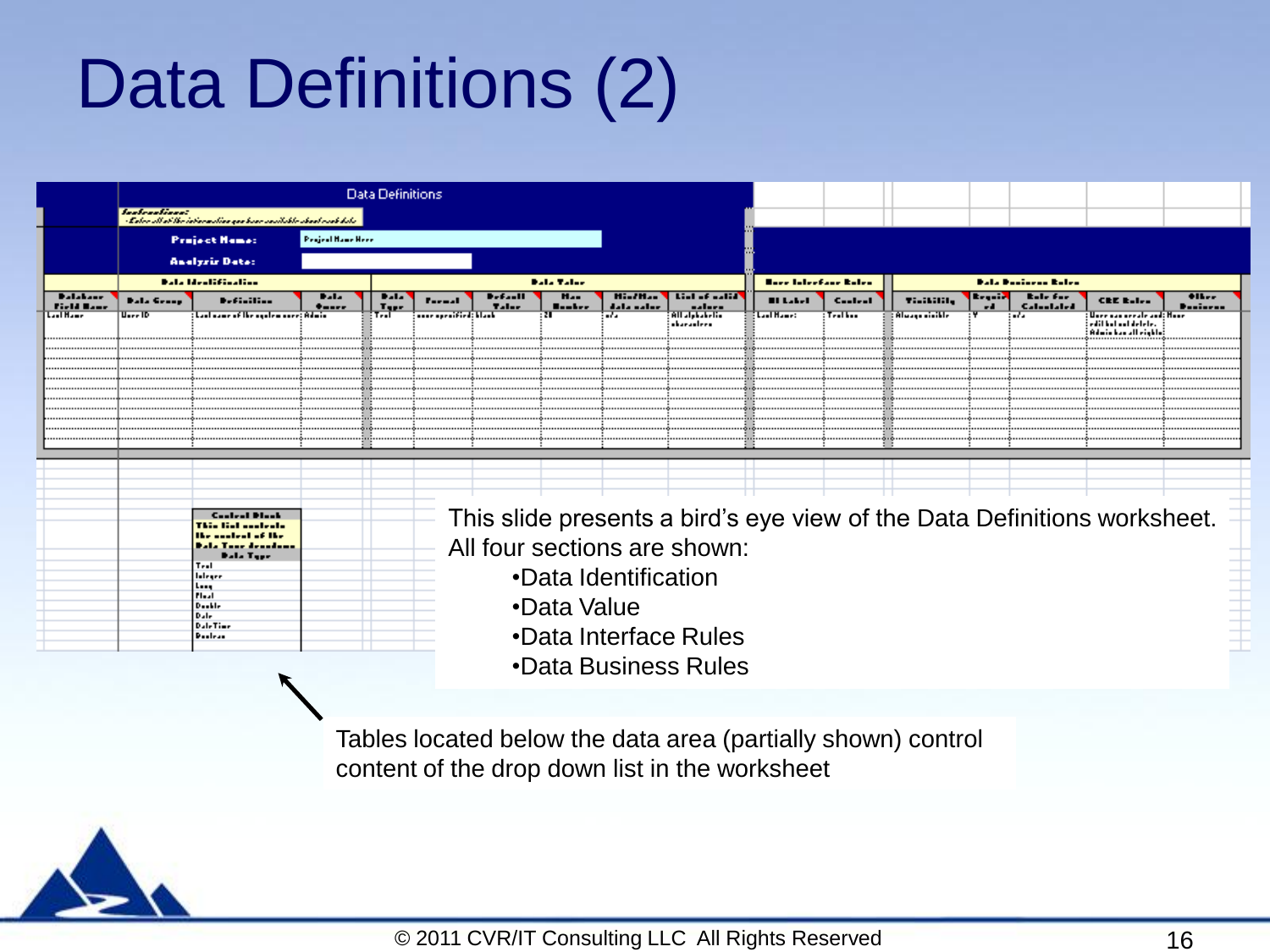### Data Value

|                                      |           | <b>Data Value</b> |                      |                                        |                                                                                                          |                              |  |  |  |  |  |  |  |  |
|--------------------------------------|-----------|-------------------|----------------------|----------------------------------------|----------------------------------------------------------------------------------------------------------|------------------------------|--|--|--|--|--|--|--|--|
| <b>Database Field</b><br><b>Name</b> | Data Type | Format            | <b>Default Value</b> | <b>Max Number</b><br><b>Characters</b> | Min/Max data<br>value                                                                                    | List of valid values         |  |  |  |  |  |  |  |  |
| Last Name                            | Text      | none specified    | blank                | 20                                     | n/a                                                                                                      | All alphabetic<br>characters |  |  |  |  |  |  |  |  |
|                                      |           |                   |                      |                                        | If this data element can only have a<br>value from a predefined list, enter                              |                              |  |  |  |  |  |  |  |  |
|                                      |           |                   |                      |                                        | all elements of the list here or<br>describe the list. Example:<br>- Text field: all valid US two letter |                              |  |  |  |  |  |  |  |  |
|                                      |           |                   |                      |                                        | state codes<br>- Text field: Brown, Blue, Green<br><b>White, Red</b>                                     |                              |  |  |  |  |  |  |  |  |
|                                      |           |                   |                      |                                        | - Integer field: 1,2,3,4,5                                                                               |                              |  |  |  |  |  |  |  |  |
|                                      |           |                   |                      |                                        |                                                                                                          |                              |  |  |  |  |  |  |  |  |

The Data Value section of the worksheet is shown. Several Data Value parameters can be collected for each data element. All column headings feature mouse-over help, as is shown for "List of valid values". The Data Type column uses a customizable drop list; default values include Text, Integer, Long, Float, Double and more.

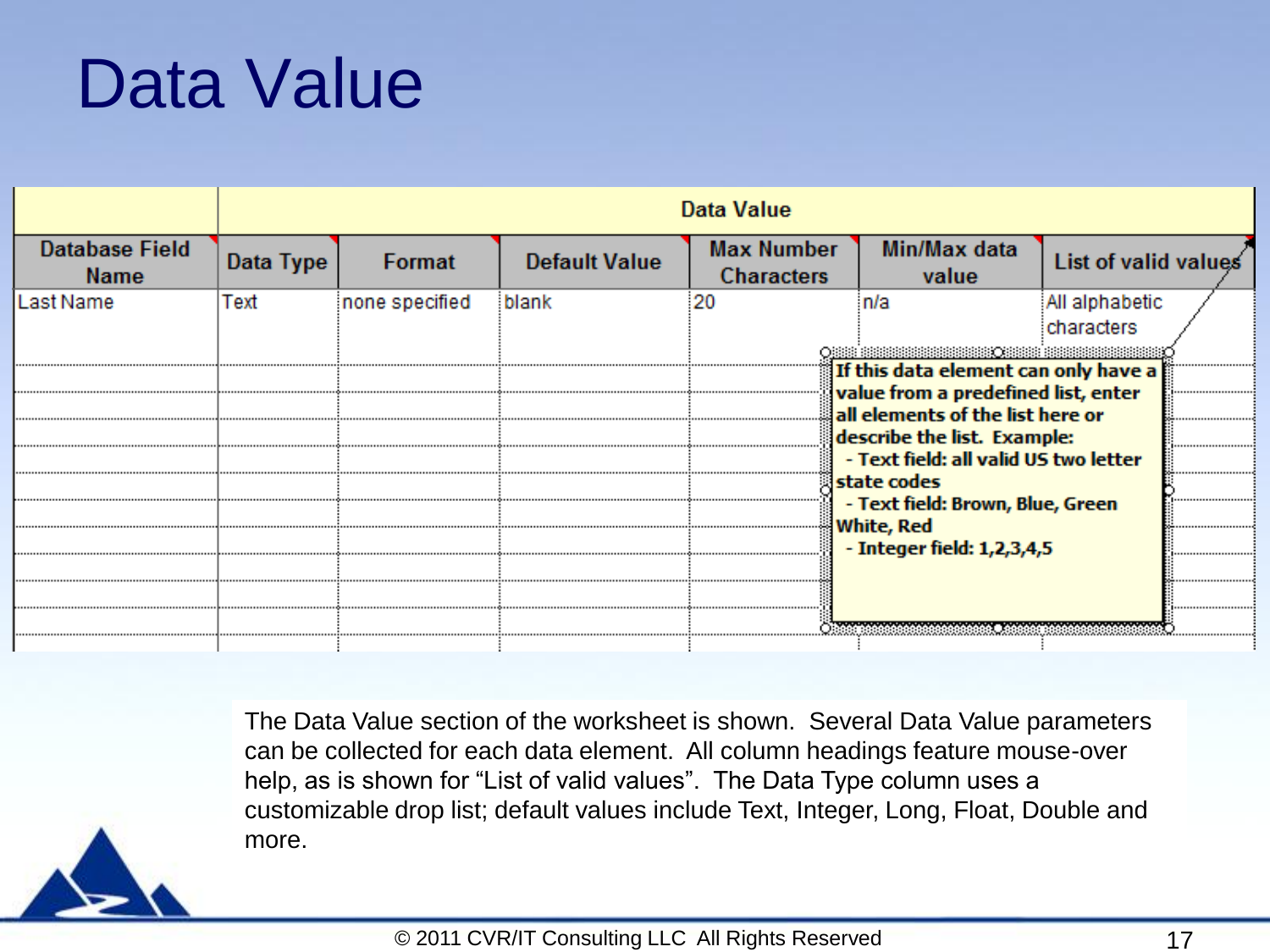### **Summary**

The **BA Productivity Pack** supports the Business Analyst during requirements work by providing tools that make it much easier to perform critical tasks, e.g. understand the project environment, assign responsibility to stakeholders and manage risk.

The **BA Productivity Pack** is part of a powerful Business Analysis template set available at very low cost from this source:

**http://www.cvr-it.com/PM\_Templates/**

Other templates in this set include:

- **Project Requirements Document (a.k.a. BRD)**
- **Business Process Toolkit**
- **Requirements Management Plan**
- **Use Case Template**
- **Much more…**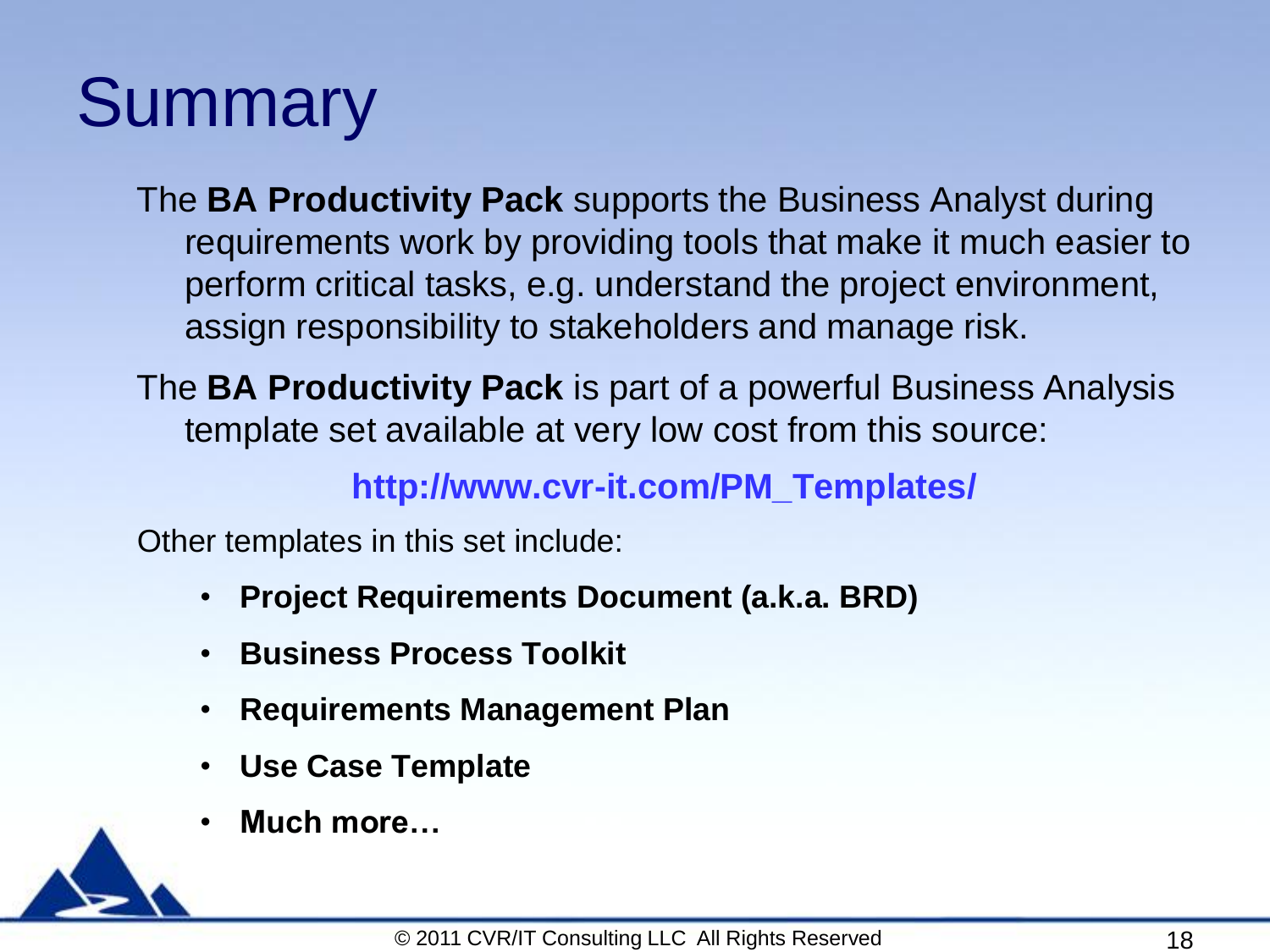## About CVR/IT Consulting LLC

- CVR/IT Consulting, established in 2002, provides guidance and support in the effective use of Project, Program, Portfolio Management and Business Analysis Technologies. The company provides professional consultation, training and tools in all matters related to Project Management and Business Analysis, such as:
- Implementation of governance structures and processes essential to effective Portfolio Management
- Establishment of a Project Management Office that finds its own success solely in the success of its customers
- Delivery of flexible, customized PM and BA Methodologies and tools
- Assessment of organizational project, program, portfolio management and business analysis practice
- Training (or re-training) of the project workforce
- Implementation of Organizational Change to make it all work